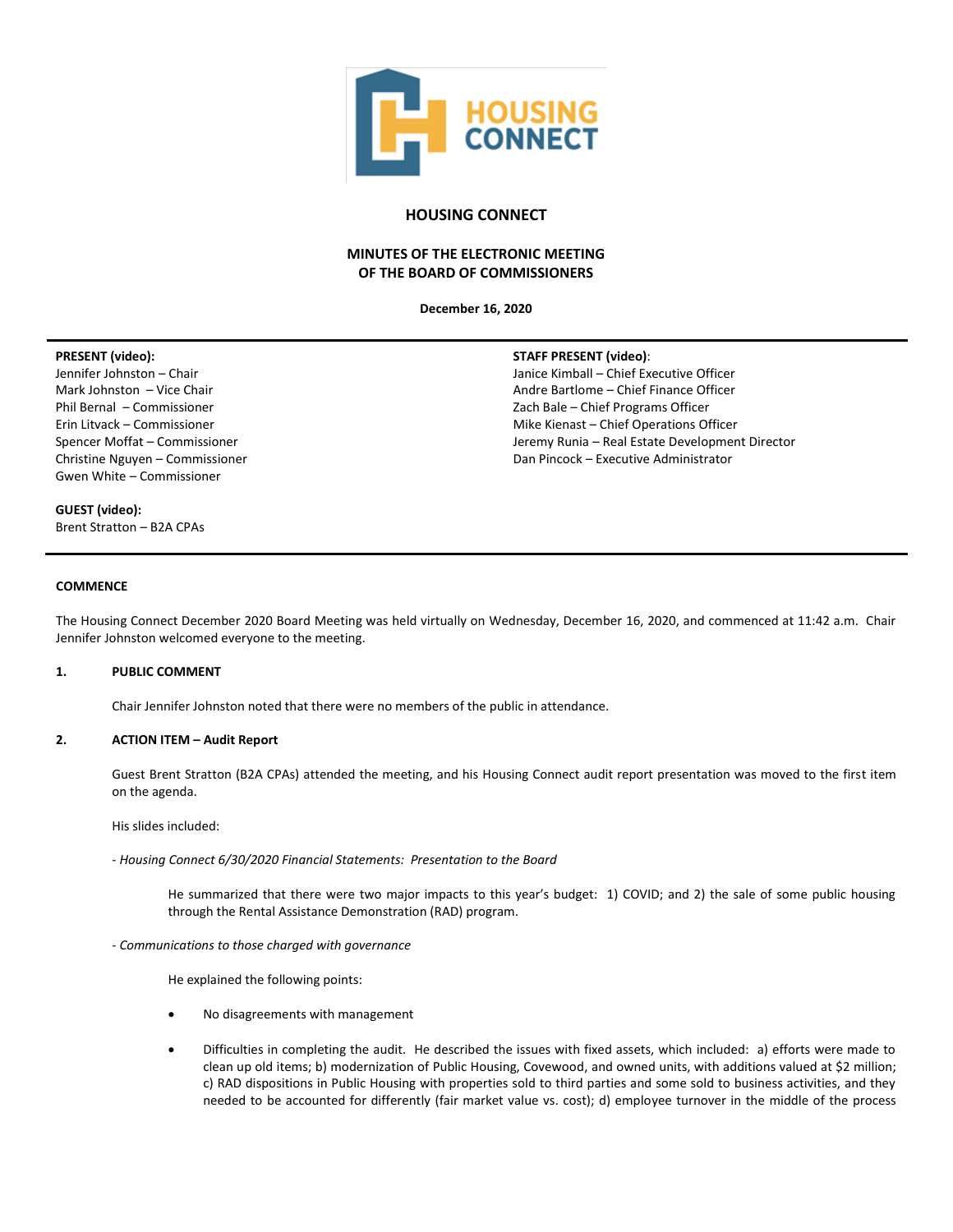with Vicki Caldwell retiring and Tom Biesinger taking over.

- No instances of fraud or abuse
- Uncorrected adjustments none
- Findings or control issues none

#### - *Independent Auditors' Report*

He briefly outlined management's responsibilities and the auditors' responsibility and noted that the auditors' opinion was that the audit was clean.

#### - *Statements of Net Position*

He highlighted the financial statement impacts. For current assets, there was an increase from \$7 million to \$20 million. Cash increased by \$9 million due to the sale of public housing and CARES Act funding, and there was an increase in Accounts Receivables from the development of The Hub properties. The remainder of the assets was stable year to year.

- *Statements of Revenues and Expenses*

Brent Stratton talked about the increase in operating subsidies and grants of \$3.6 million and the increase in revenues (\$2.4 million in the Housing Choice Vouchers program; \$600,000 in Continuum of Care funding; \$400,000 in Pamela Atkinson Housing Trust Fund; and \$300,000 in COVID-19 rental assistance and CARES Act).

Other revenues included the sale of capital assets (\$10.9 million gain). He added that \$500,000 were transferred in Capital Funds for the RADomatic properties, and he pointed out that \$600,000 in port-ins were not absorbed in the budget.

There was an increase in admin expenses, mostly in administrative salaries, which CEO Janice Kimball pointed out reflects the Section 8 team as well as management (i.e., all employees except those in maintenance or tenant services). Housing Assistance Payments (HAP) expenses increased by \$2.2 million, while HAP income increased by \$2.4 million.

#### - *No findings to report for federal or state compliance*

Brent Stratton reported to the Board that there were no findings to report for federal or state compliance.

CFO Andre Bartlome said that the \$13.4 million net increase (compared to 2019's loss of \$0.6 million) was mainly because of the sale of the proceeds (of the disposition properties). In reply to CEO Janice Kimball's question on restricting the money from the sale, Brent Stratton informed everyone that there is the ability for the Board to restrict how the funds are spent (right now, it is reported as unrestricted cash) and that it could be reported as cash restricted by the Board with a footnote that this cash is restricted for purposes as the Board determines. Commissioner Bernal commented that in the future, when comparing budgets to 2020, the Board needs to remember that the increase in 2020 was due to the sale of the properties that occurred this year (and not due to rent revenue).

Commissioner Mark Johnston motioned to approve the audit report, and Vice Chair Moffat seconded the motion, which was favorably voted on by all Board members (Chair Jennifer Johnston, Vice Chair Moffat, Commissioners Bernal, Mark Johnston, Litvack, Nguyen, and White), and the audit report was accepted.

## **3. CONSENT AGENDA**

There were two items in the Consent Agenda which needed Board approval: The revised Housing Connect October 2020 Board Meeting minutes (with the addition of the details of the Moving To Work section of the meeting) and the Housing Connect November 2020 Board Meeting minutes. Commissioner Litvack made a motion to approve both sets of minutes, and Commissioner White seconded the motion. All Board members (Chair Jennifer Johnston, Vice Chair Moffat, Commissioners Bernal, Mark Johnston, Litvack, Nguyen, and White) voted affirmatively, and the minutes for the October and November Board meetings were approved.

## **4. EXECUTIVE SESSION**

At 11:58 a.m., Commissioner Litvack motioned for the Board to enter Executive Session to discuss real estate and human resources matters, and Commissioner Bernal seconded the motion, with all Board members (Chair Jennifer Johnston, Vice Chair Moffat, Commissioners Bernal, Mark Johnston, Litvack, Nguyen, and White) voting in favor.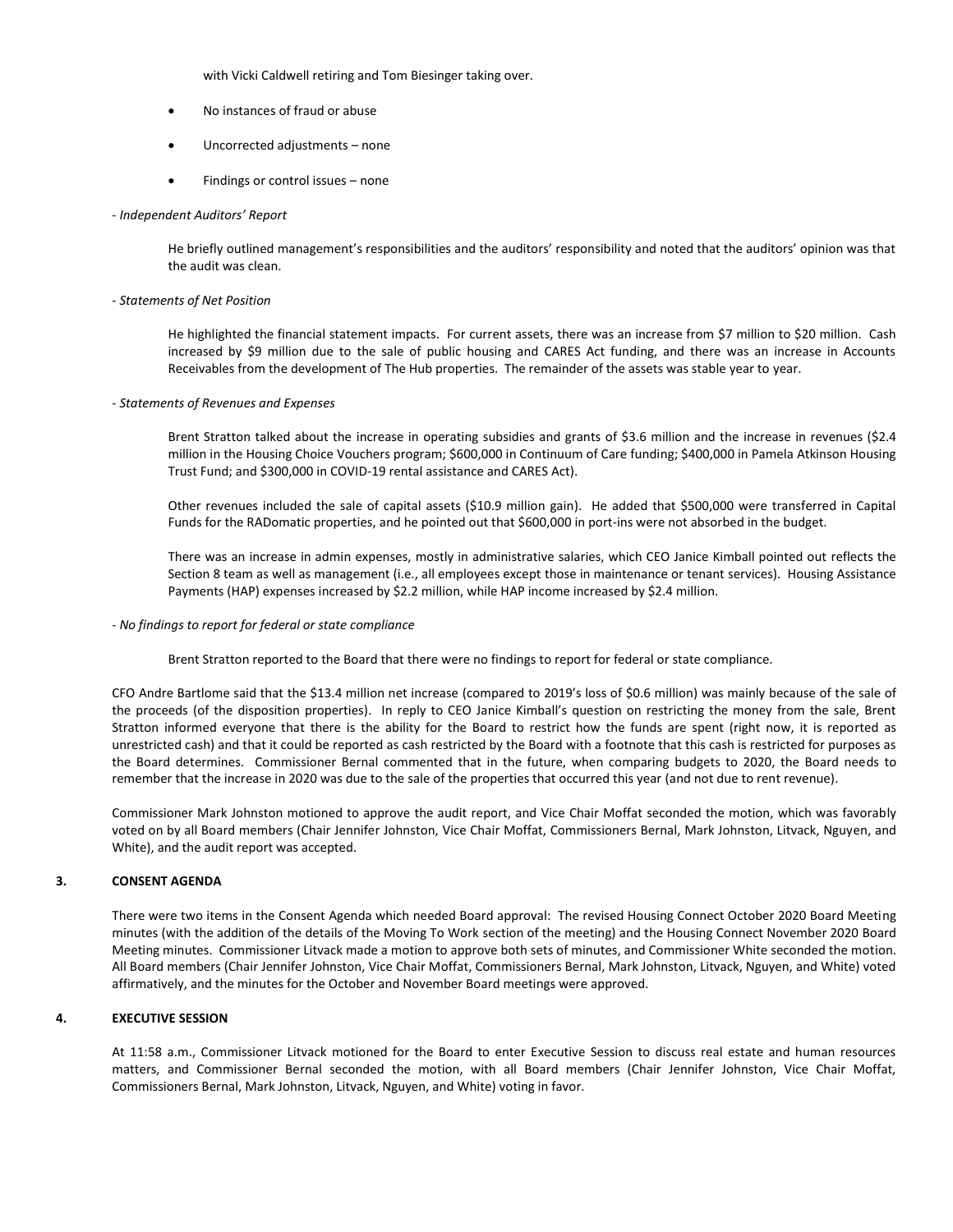At 12:17 p.m., Commissioner Mark Johnston motioned to return to regular (open) session, and Commissioner Bernal seconded the motion, with the remaining Board members (Chair Jennifer Johnston, Vice Chair Moffat, Commissioners Litvack, Nguyen, and White) also voting in favor.

## **5. ACTION ITEM – Resolution #1025 (Approval of Housing Connect's Moving To Work Application)**

Resolution #1025: Approval of Housing Connect's Moving To Work (MTW) application – CEO Janice Kimball discussed Housing Connect's actions in regards to its Moving To Work application. There was great participation at the Moving To Work presentation to the Board (held on Wednesday, December 9). To date, there were two resident meetings, followed up by two focus group meetings with tenants (about 17 – 20 residents were involved). 84% of the tenants were in support of Housing Connect's application and the stepped rent method. There were also meetings held with community partners and advocates to receive additional feedback. CEO Kimball noted that overall the meetings were positive. The advocates shared one concern, for those who are most vulnerable and may not be able to keep up with rent increases, which she added the agency also shares that concern and will be mindful of it.

She said that she received good feedback on the application from Commissioner Mark Johnston and, as a result, will include language around the Social Determinants of Health and will scale back the vision statement on housing and services for all and will rather focus on those with the greatest need. She informed the Board that the agency will submit the application to an outside consultant (to be sent back to Housing Connect by December 25) and asked the Board to approve the current application, and if anything of substance is changed, a special Board meeting to adopt the Plan will be held.

Commissioner Nguyen motioned to approve Housing Connect's Moving To Work application, and Commissioner White seconded the motion. The remainder of the Board members (Chair Jennifer Johnston, Vice Chair Moffat, Commissioners Bernal, Mark Johnston, and Litvack) were also in support of the submission of the application, and Resolution #1025 was approved.

CEO Janice Kimball expressed her thanks and appreciation to Chief Programs Officer Zach Bale and Grants Program Director Krysta Niemczyk, as well as Information Technology (IT) Director Jarin Blackham for all of their work and efforts on the application.

## **6. QUARTERLY REPORT**

Chair Jennifer Johnston pointed out the financial report and asked about discussing the restriction of the sale of the disposition proceeds. CEO Janice Kimball felt that there needs to be a resolution to restrict proceeds of the sale at January's Board meeting (and placed on the agenda) with a discussion at the retreat.

## **7. CEO's REPORT**

CEO Janice Kimball reviewed the following items for her CEO's report:

- COVID: The agency has had 8 staff who have had the illness (however, none of them caught the virus at work or due to work-related spread). There have been 58 employees who have had to take time off due to being sick or possible exposure (and presently, there are 5 employees who either have the illness or are in quarantine). Two clients in Housing Connect's more densely populated congregate sites are known to have the virus right now and both are compliant. Staff (along with the clients' families) are working hard to make sure their needs are being met.

Turning to the impact to the budget, there are \$115,000 in tenant receivables which have not been received. Staff have been proactive in referring clients to various resources and have been flexible with payment plans. Bodhi has not received \$41,000; Bud Bailey has not collected \$35,000; and The Hub also has not received \$35,000. Of most concern is The Hub, because in order to receive the developers fee, Housing Connect needs to meet the operating debt-to-credit ratios (of 2.1). Housing Connect is working closely with Goldman Sachs and Columbus on how to proceed with those households. Twelve tenants (most of whom have service industry jobs) are refusing to pay rent and are not engaging with staff (in terms of seeking qualifying for assistance).

As for the finances, the agency, with CARES Act funding, is doing well. The one area in deficit is in the Paycheck Protection Program (PPP). There will be a \$101,000 deficit, assuming Housing Connect continues with 6 more months of shift differential/incentive pay. CEO Janice Kimball recommended to continue with the incentive pay and to re-evaluate in a few months.

[Chair Jennifer Johnston inquired about deaths at the properties and wanted to know if there were any issues with that this year. CEO Janice Kimball responded that there have not been as many deaths this year as there were last year.]

- Preference vouchers: CEO Janice Kimball said that 66 families have been housed on the 100 Rapid Re-housing vouchers, with 19 currently processing. The agency received \$89,000 in barrier elimination from the State of Utah for the 100 vouchers for those at risk.